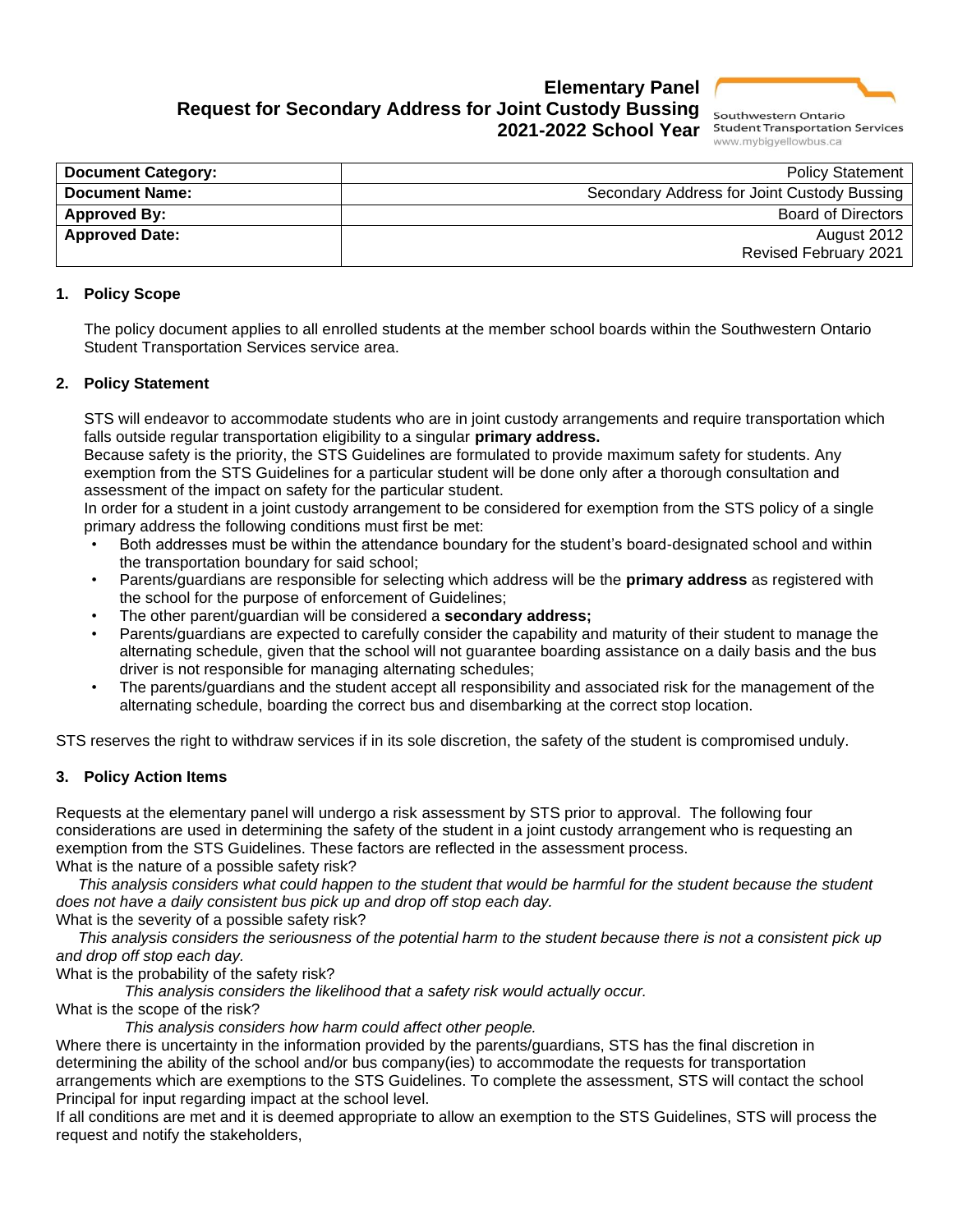### **4. Terms and Conditions \***

- The parents/guardians must complete the form and **both signatures are required for consideration.**
- STS will review the information contained on the form and may contact either parent/quardian for more information if required.
- The application form for must be submitted annually.
- If a change or cancellation to approved arrangements is required, it is the responsibility of the parent/guardian to complete a new application form with a minimum of 2 weeks' notice.
- Once the request is made, STS will review the assessment and process the request as expeditiously as possible, noting the number of stakeholders involved and complexities of communications which may be required to properly assess the associated risks.
- Requests for elementary students require the submission of a weekly calendar with the completed form.
- For safety's sake, at the elementary level, preference is given to schedules that are consistent Monday through Friday.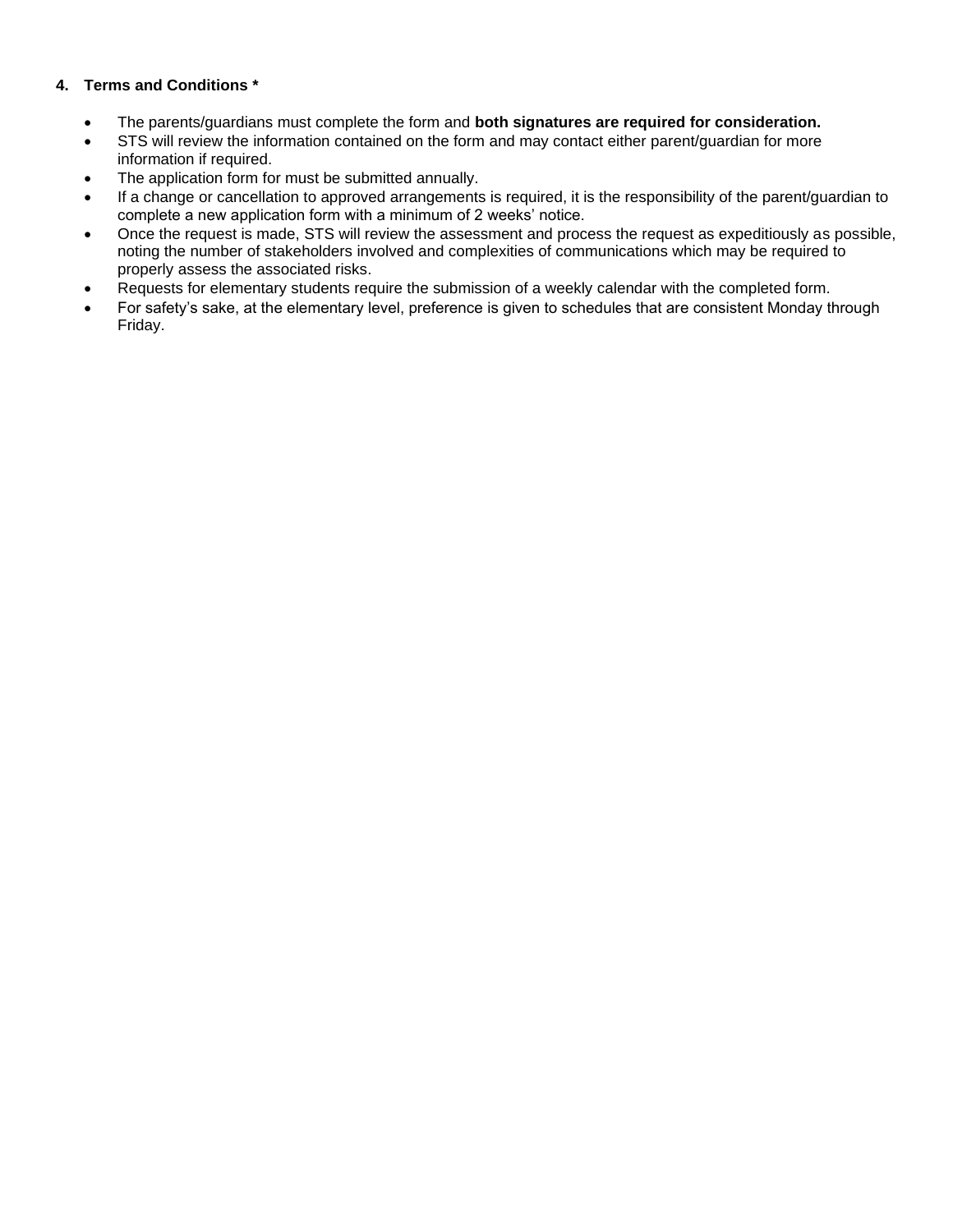# **Elementary Panel**

Southwestern Ontario

| <b>Request for Secondary Address for Joint Custody Bussing</b> |  |  |  |
|----------------------------------------------------------------|--|--|--|
|----------------------------------------------------------------|--|--|--|

|                                                                                                                                                                                                                                                                                                                                                                                                                                                                                                                                                                                                                                                                            | <b>Student Transportation Services</b><br>2021-2022 School Year<br>www.mybigyellowbus.ca                                                                                                                                                   |
|----------------------------------------------------------------------------------------------------------------------------------------------------------------------------------------------------------------------------------------------------------------------------------------------------------------------------------------------------------------------------------------------------------------------------------------------------------------------------------------------------------------------------------------------------------------------------------------------------------------------------------------------------------------------------|--------------------------------------------------------------------------------------------------------------------------------------------------------------------------------------------------------------------------------------------|
| Student(s) Name:                                                                                                                                                                                                                                                                                                                                                                                                                                                                                                                                                                                                                                                           | School:                                                                                                                                                                                                                                    |
| <b>Parent/Guardian Name:</b>                                                                                                                                                                                                                                                                                                                                                                                                                                                                                                                                                                                                                                               | <b>Parent/Guardian Name:</b>                                                                                                                                                                                                               |
|                                                                                                                                                                                                                                                                                                                                                                                                                                                                                                                                                                                                                                                                            |                                                                                                                                                                                                                                            |
| Primary Address: (as registered at the school)                                                                                                                                                                                                                                                                                                                                                                                                                                                                                                                                                                                                                             | <b>Secondary Address:</b>                                                                                                                                                                                                                  |
|                                                                                                                                                                                                                                                                                                                                                                                                                                                                                                                                                                                                                                                                            |                                                                                                                                                                                                                                            |
| <b>Phone Number:</b>                                                                                                                                                                                                                                                                                                                                                                                                                                                                                                                                                                                                                                                       | <b>Phone Number:</b>                                                                                                                                                                                                                       |
| <b>Email Address:</b>                                                                                                                                                                                                                                                                                                                                                                                                                                                                                                                                                                                                                                                      | <b>Email Address:</b>                                                                                                                                                                                                                      |
| Signature:                                                                                                                                                                                                                                                                                                                                                                                                                                                                                                                                                                                                                                                                 | Signature:                                                                                                                                                                                                                                 |
| (acknowledges Policy and Procedure, Secondary Address for                                                                                                                                                                                                                                                                                                                                                                                                                                                                                                                                                                                                                  | (acknowledges Policy and Procedure, Secondary Address for                                                                                                                                                                                  |
| Joint Custody Bussing and this request complies with same)<br>Outline the requested transportation arrangements for your student(s) in the space provided below (attach                                                                                                                                                                                                                                                                                                                                                                                                                                                                                                    | Joint Custody Bussing and this request complies with same)                                                                                                                                                                                 |
| additional page if necessary):<br>Factors which should be considered by the parents/guardians and will be considered by STS and/or the school include:<br>age,<br>maturity of child,<br>$\bullet$<br>accompaniment by siblings/buddy,<br>$\bullet$<br>distance from primary or secondary address to bus stop locations,<br>$\bullet$<br>ability for student to navigate to primary or secondary address in the event of an emergency,<br>$\bullet$<br>environmental surroundings (urban or rural),<br>$\bullet$<br>potential assistance from parent/guardian or other caregivers at the bus stop,<br>$\bullet$<br>$\bullet$<br>week increments where possible.<br>request. | frequency or complexity of schedule. For safety's sake, it is preferred that schedules that are consistent in<br>STS may contact the parents/guardians and/or school Principal to seek more information if required to properly assess the |

**Please complete the calendar and submit this form and calendar to STS [\(altstop@mybigyellowbus.ca\)](mailto:altstop@mybigyellowbus.ca) or fax 519- 649-1180 for eligible students only. If the application is approved, this form and calendar will be provided to the school and the bus company(ies) providing the service.**

Notice of Collection: Southwestern Ontario Student Transportation Services ("STS") acts on behalf of your school board and contracts transportation service providers to arrange transportation to and from school for eligible students. The personal information you provide on this form will be shared with the relevant staff of STS, school board and transportation provider for the purpose of providing appropriate and safe transportation. The information collected is treated as described in our privacy policy and in accordance with applicable laws